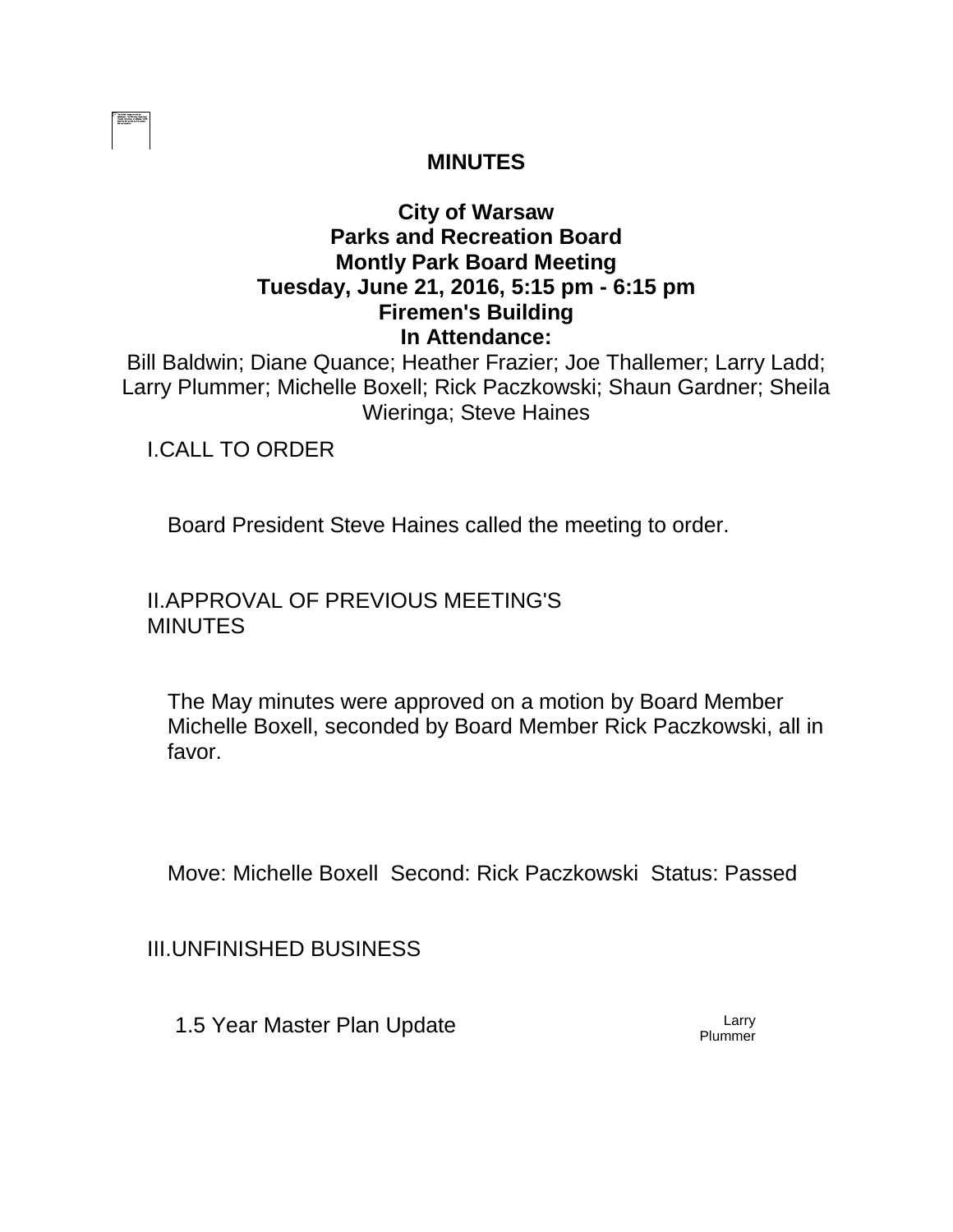Pat Brown from Sitescapes went over the results from the 5-year master plan surveys. This survey was conducted over a 2 month span with a total amount of 370 surveys being completed, both in written form and online. Some of the statistics found that approximately 94% of the public felt safe in Warsaw City parks and also that 92% of those who took the survey felt as though the parks met their expectations. It was expressed that if the public has any other issues or concerns about the Parks and Recreation Department to contact the office and share your concerns so that they can be addressed and possibly entered into the 5-year master plan.

#### 2.Public Meeting

Numerous residents from Warsaw attended the public meeting and addressed some of the concerns they had in reference to the park and the 5-year master plan. Some items that were addressed were the location of new parks, specifically North of 30 and West of SR 15, where there has been a large amount of new developments. Numerous ideas of new trails, trail connections, and easier access to trails were also proposed.

The Center Lake Pavilion was also addressed by asking those at the meeting if they felt as though the building itself should be replaced, if so with what type of facility, or if improvements should be made to the building as a whole. Those attending the meeting seemed to be split on whether or not improvements to the facility such as upgrades to it, making the facility larger, and even adding the park office to it or if the building should be replaced with a more open area facility to better accommodate the scenery and park atmosphere.

### 3.No Smoking in Parks

Revisit from previous park board meeting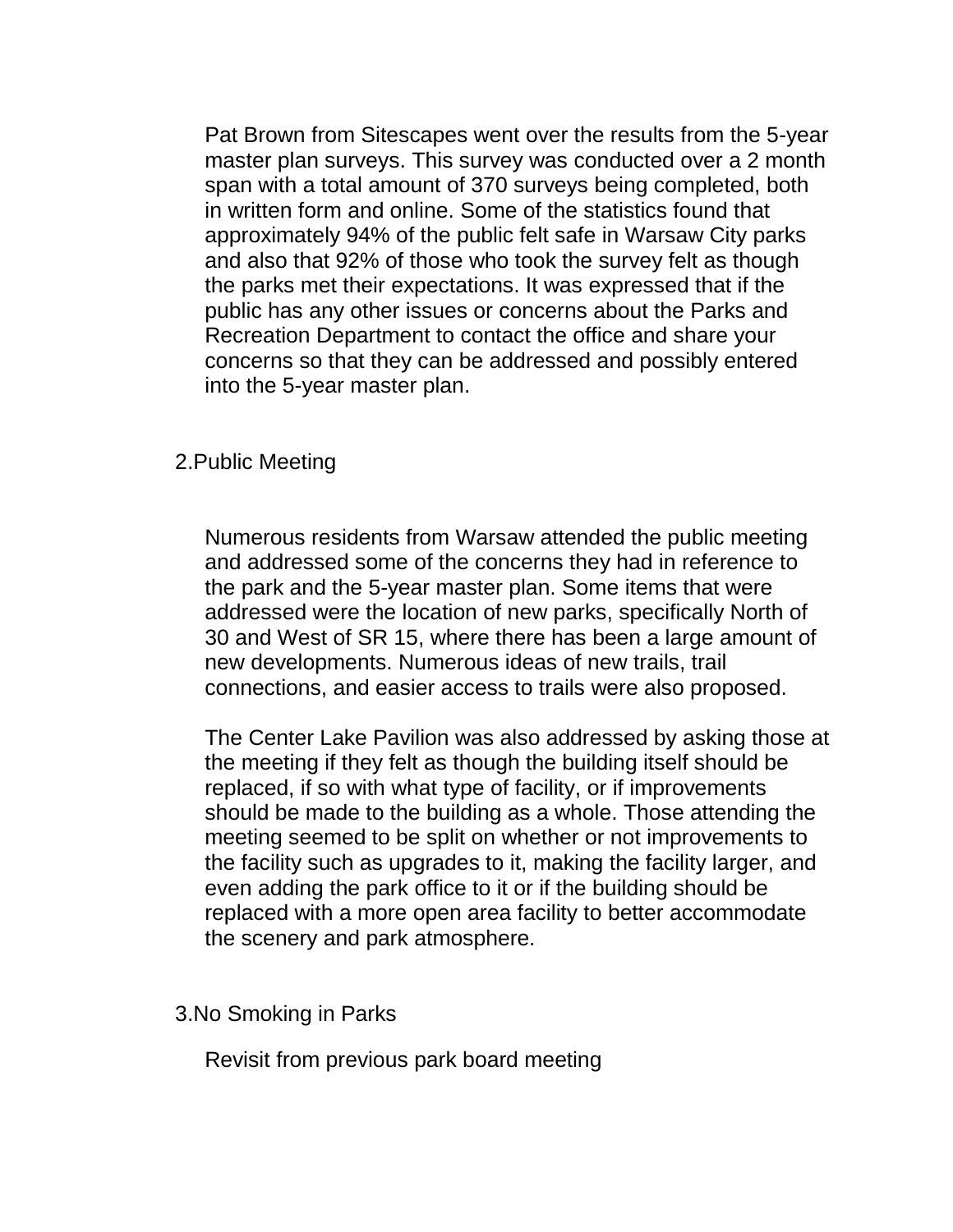Dan Gray from the Tobacco-Free Coalition, expressed the dangers of second hand smoke, even in open areas such as the parks. Dan informed the board that more and more parks are moving towards the process of becoming smoke free, educating the public on the harmful effects smoking and the effects second hand cigarette smoke specifically has on children, as well as how those parks enforce the smoke free policy. Dan advised he understands that policing the area is not economically a feasible option but signage around parks have been proven extremely effective in helping reduce those smoking in public areas. Dan provided the board with several different handouts referencing the effects of second hand smoke, what other area parks have developed for enforcing the policy, as well as some examples on what an ordinance/policy could entail. In order to receive additional information and read the handouts provided, a motion to table the topic until next month's board meeting was approved.

Move: Rick Paczkowski Second: Larry Ladd Status: Tabled

### IV.NEW BUSINESS

1.White Paper Project

Rich Haddad

Rich Haddad, President and CEO of the K21, expressed his interest in the possibility of replacing the Center Lake Pavilion with an Ice Rink. Haddad informed the board that in 2011, when the last 5-year master plan was being implemented, the public was interested in the possibility of an Ice Rink. Although the initial costs is rather high, starting at \$600,000, numerous opportunities for fund raising could help both raise awareness to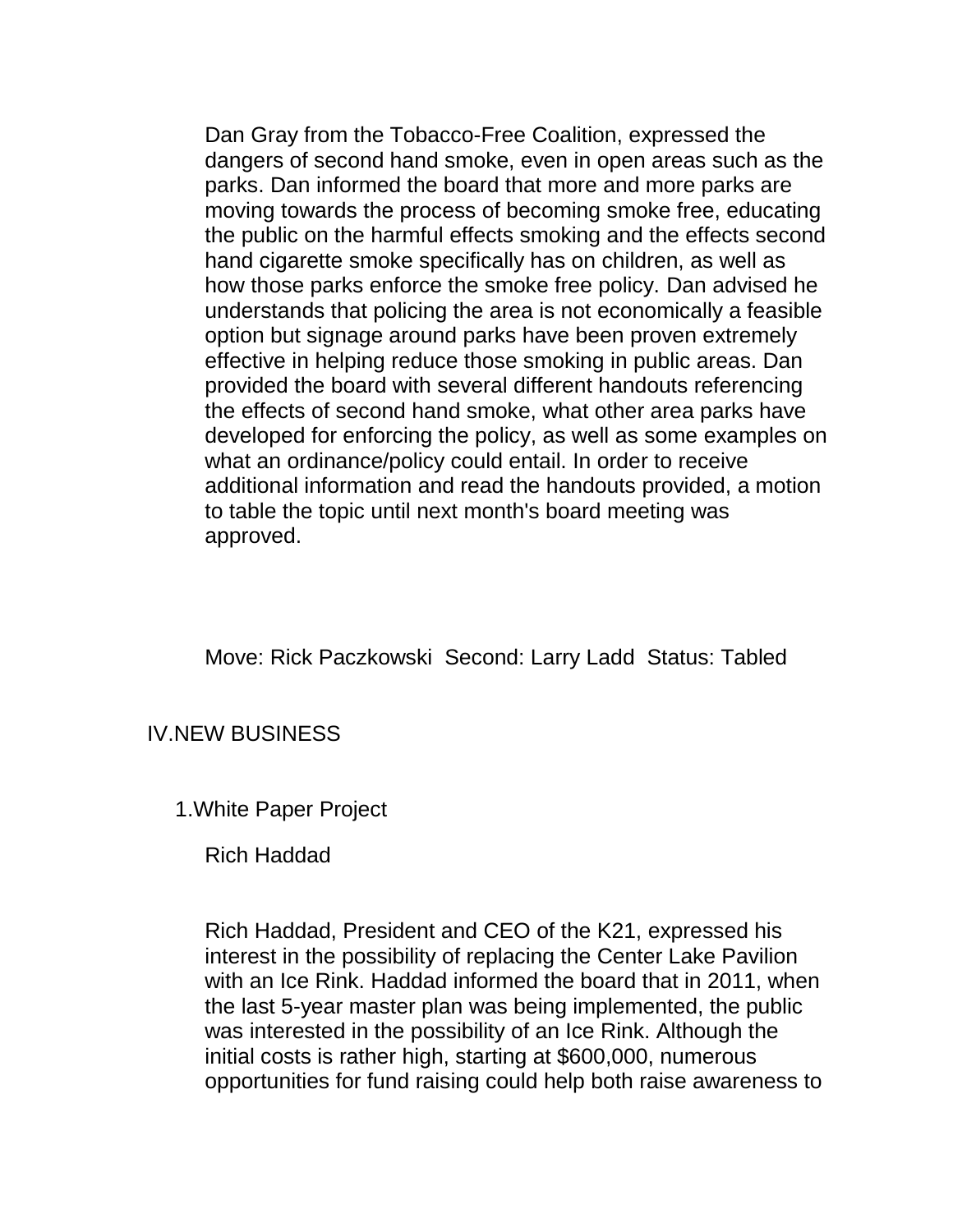the program as well as help with building costs. Haddad advised the Ice Rink could be used during months where the temperature would be under 40 degrees and then be used as an open air shelter, similar to others in the parks, but on a much larger scale. This would ultimate allow for year round rental use of the facility and also would benefit the community in numerous ways including health and wellness, socialization, and also promote youth interaction. Superintendent Plummer requested the board consider implementing a committee to review the proposal and see what the pros and cons, building costs, maintenance issues, and other areas that could be present for the ice rink. A motion to approve the implementation of a committee was approved.

Move: Michelle Boxell Second: Larry Ladd Status: Passed

2. Warsaw Community Grace Brethren Church: Feeding the Homeless in the Park

Sue Kruger

Sue Kruger from Warsaw Community Grace Brethren Church informed the board about her intent on using a shelter at Central Park to help feed up to 100 homeless people in Warsaw while also talking with them and building a positive relationship with them. Sue plans to reserve a shelter once per month during the summer months and had asked the board for consideration in waiving the rental fee, \$25, to use the facility. A motion to approve the waived fee for using the facility, was denied.

Bill Baldwin abstained from voting.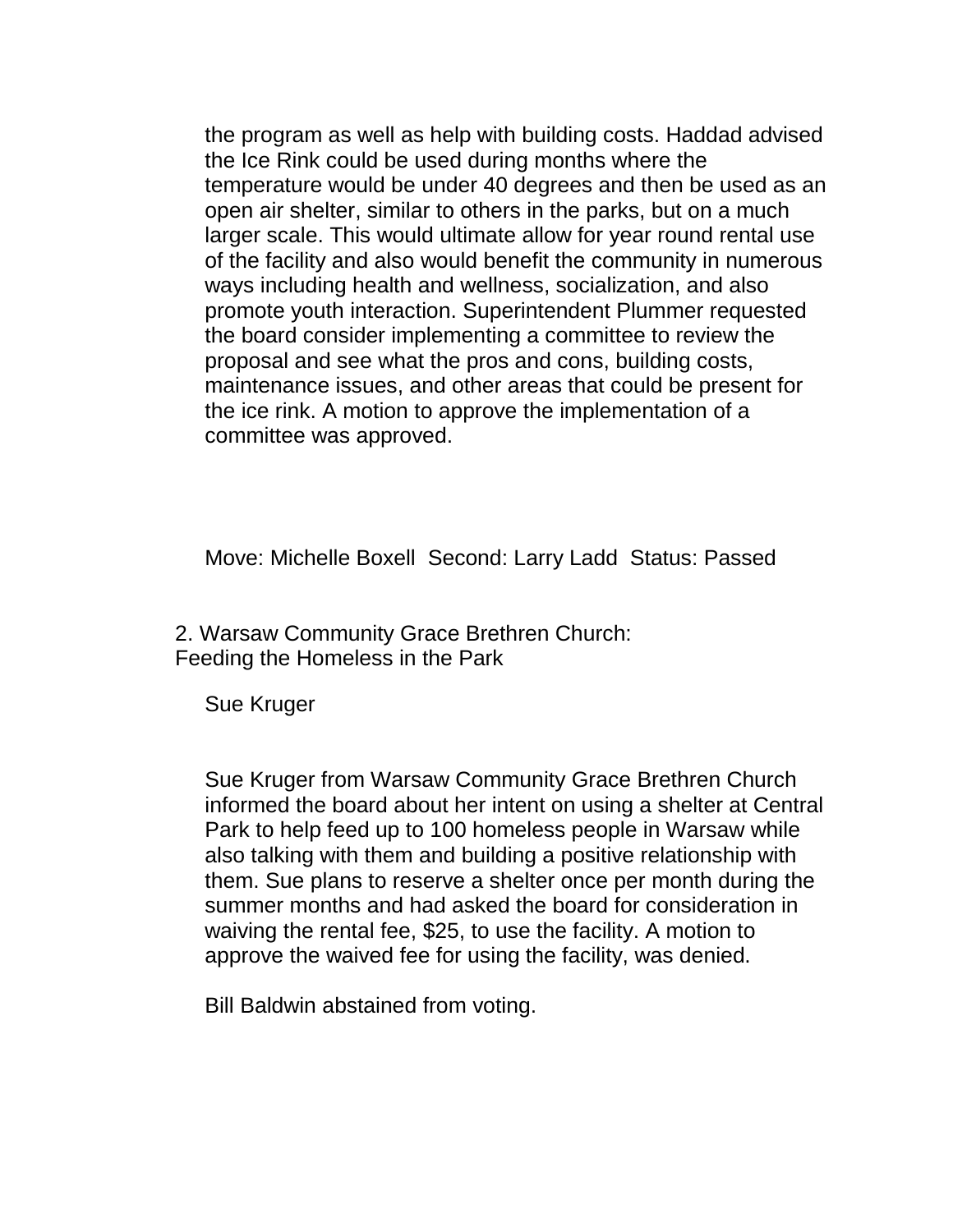Move: Larry Ladd Second: Michelle Boxell Status: Failed

3.Bench Donation

Clark Shepherd

Clark Shepherd, President of Allowing Christ to Shine, asked for the board's consideration in accepting and placing a pink bench, which would honor the memory of those loved ones who have lost the battle to cancer, in or near Center Lake Park. Shepherd advised the bench would be 100% donated and delivered to the park, and park personnel can determine where the need for the bench is most desired. A motion to approve the donation and placement of the bench in the park was approved.

Move: Larry Ladd Second: Rick Paczkowski Status: Passed

4.2017 Budget Review Larry

Plummer

Larry Plummer went over the proposed 2017 budget with the park board and informed them that all accounts, the general parks account and the general recreation department account, are similar to that of 2016's budget. A motion to approve the budget was approved.

Move: Bill Baldwin Second: Rick Paczkowski Status: Passed

a.Stellar Community